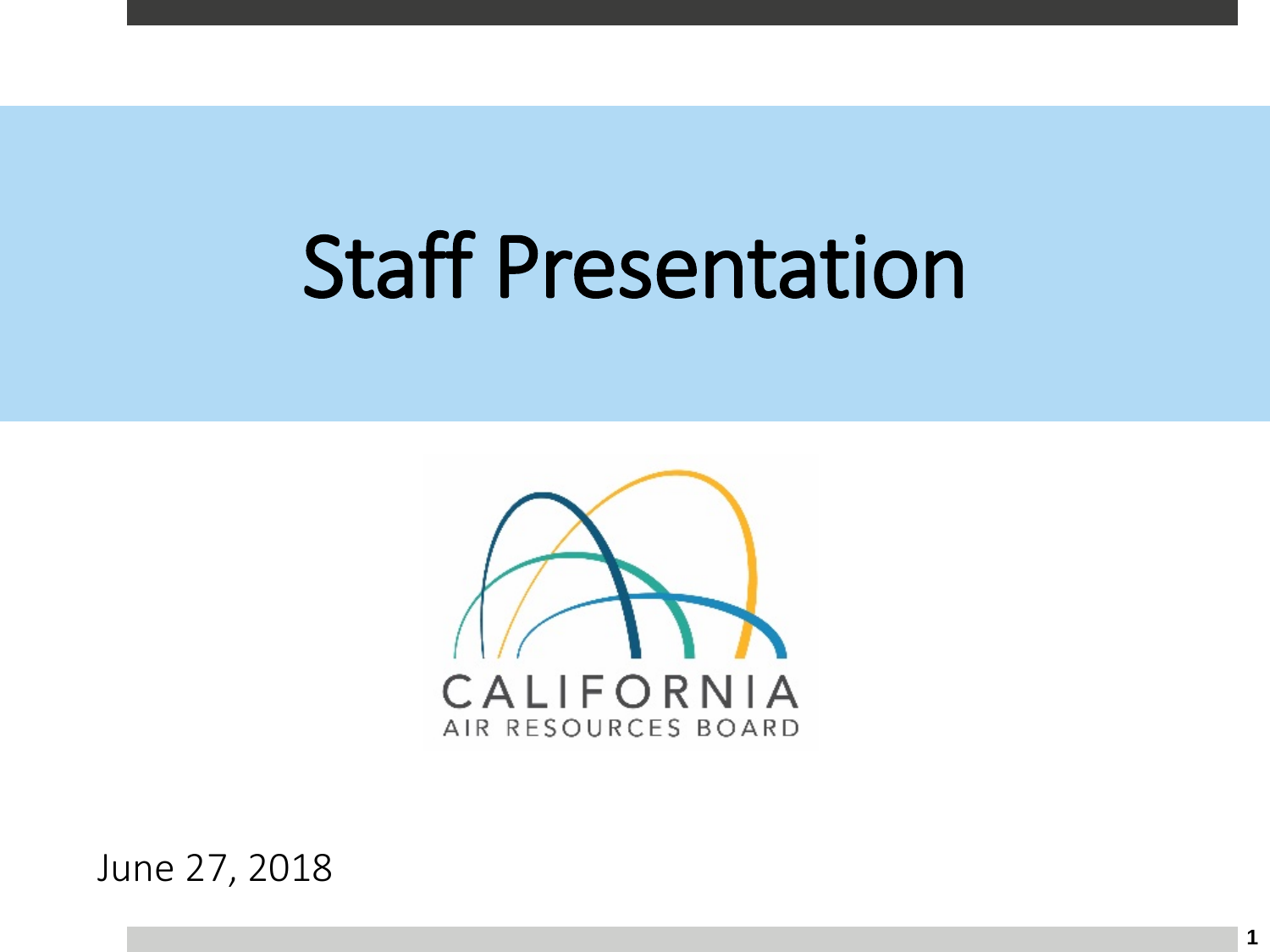### **Interface Between Air Quality, Climate Change, and Transportation**

 **>95% of harmful particulates** 

 **>80% of emissions that contribute to smog** 

 **50% of all greenhouse gas emissions** 



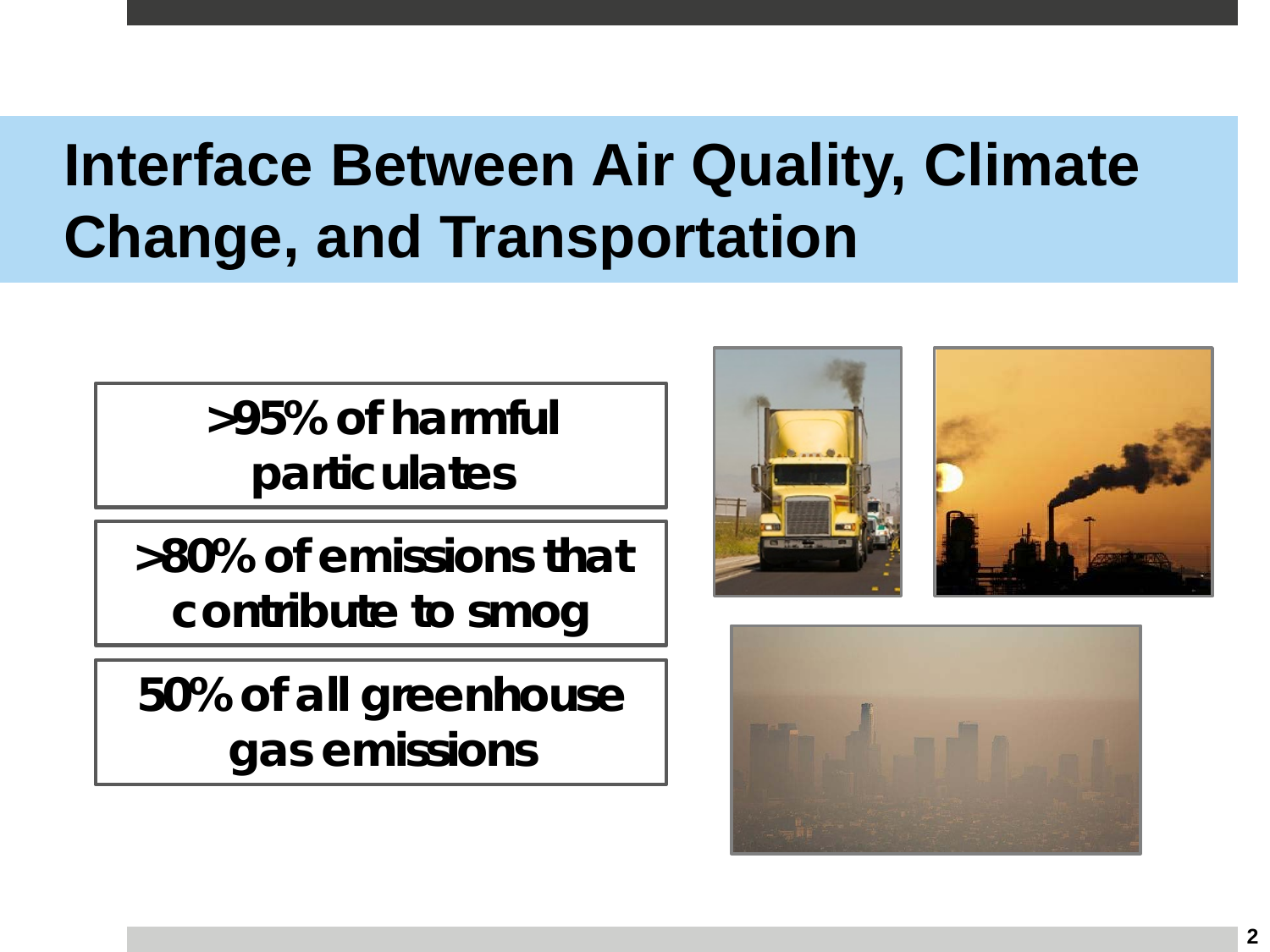# **California's Legislative Leadership and Federal Requirements**

- 40% reduction in GHG emissions by 2030
- Attain health-based air quality requirements
- Minimize health risk from exposure to toxics
- Double energy efficiency savings & support for clean cars
- • Integrate land use, transit, and affordable housing to curb auto trips
- • Identify air pollution, health & social benefits of climate policies
- Invest in disadvantaged communities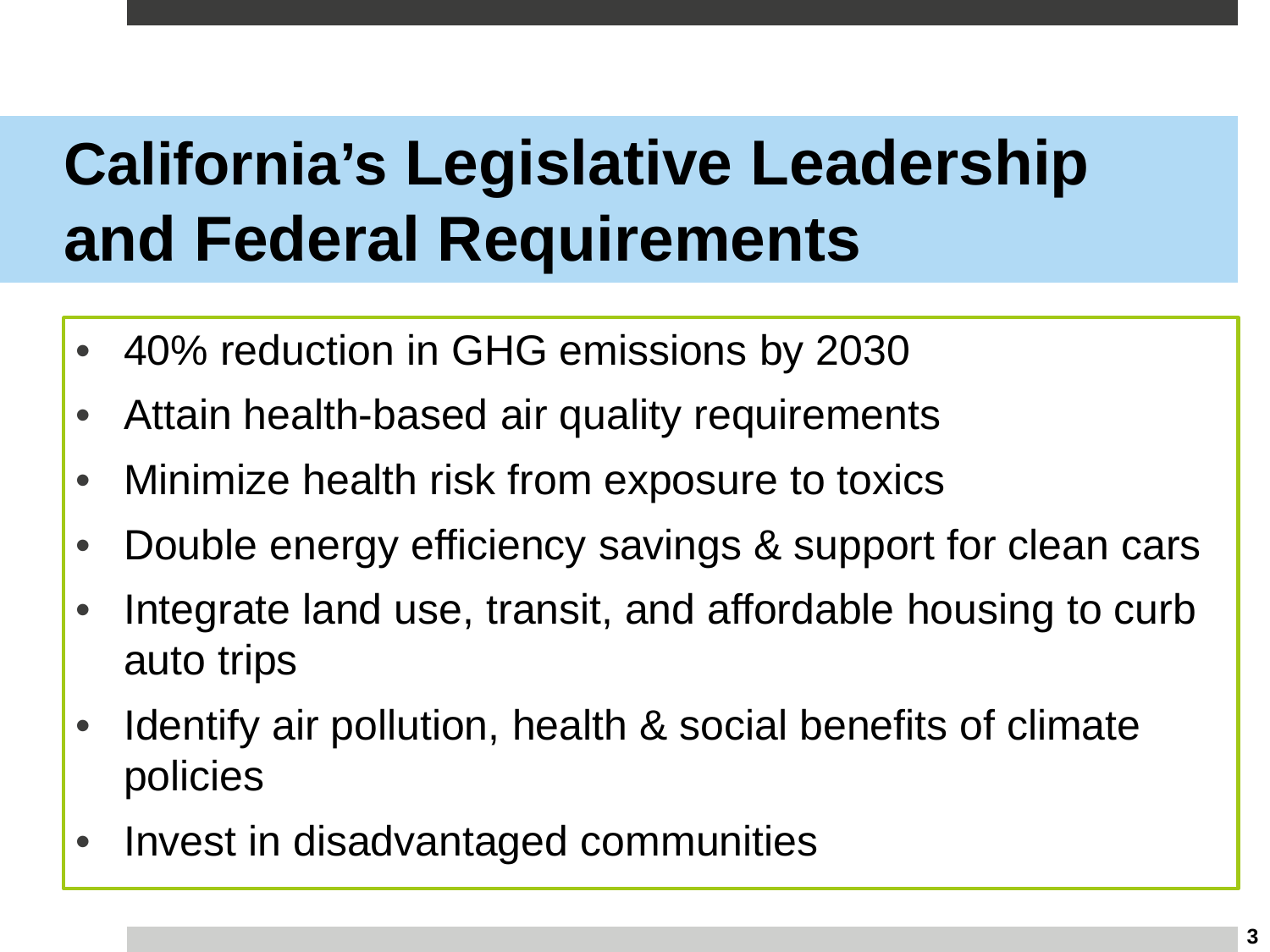#### **California's 2030 Vision**



#### CLEAN ENERGY & FUELS

- At least 50% renewable electricity
- 20% carbon intensity reduction

~=====71 Double energy efficiency **If all in existing buildings.**<br>The contract of the contract of the contract of the contract of the contract of the contract of the contract of the contract of the contract of the contract of the contract of the contract o

 CLEAN CARS, TRANSIT & FREIGHT

- 5 million ZEVs & PHEVs
- 100% new buses ZEV

• Transition freight to zero-emission everywhere feasible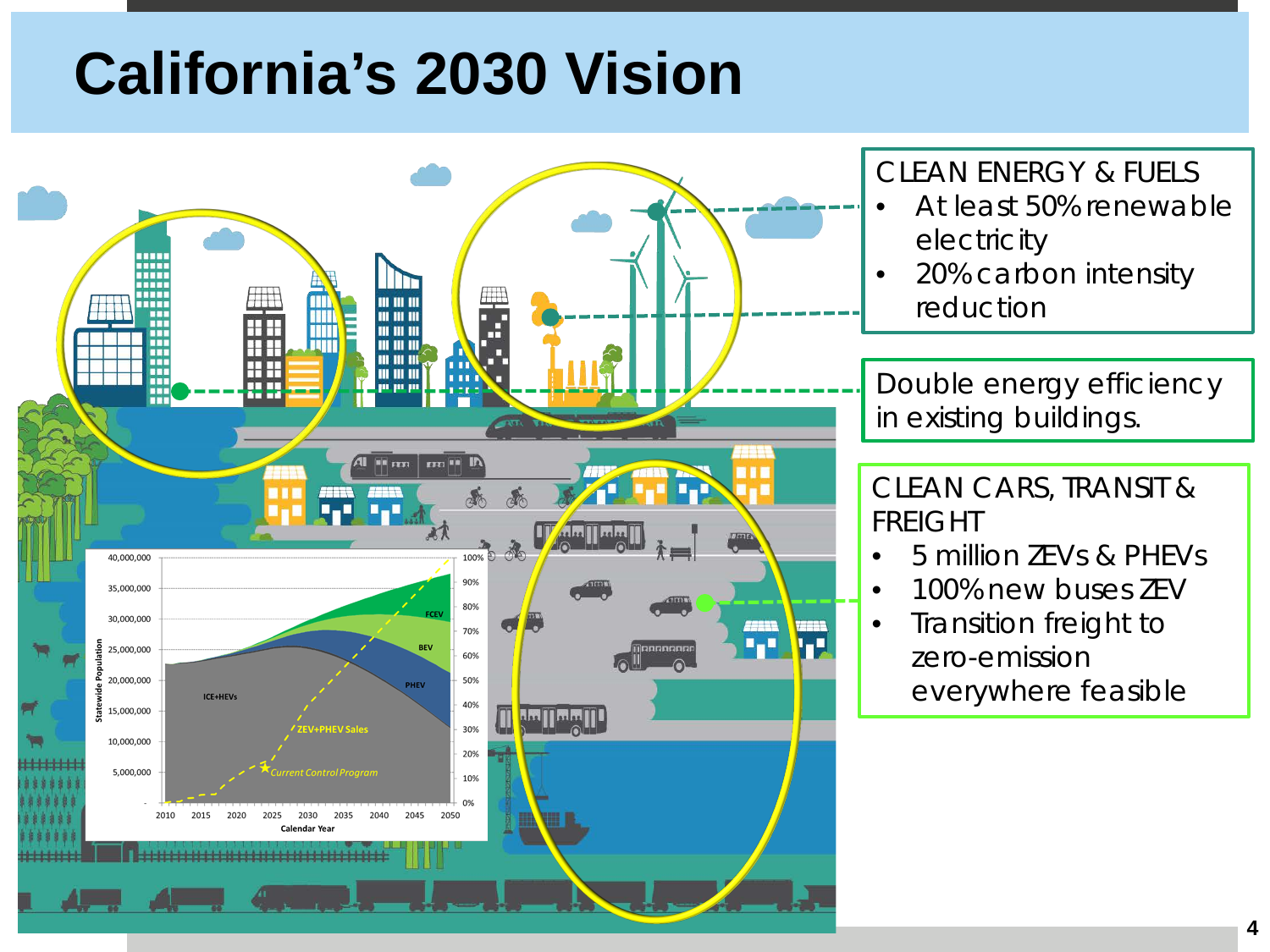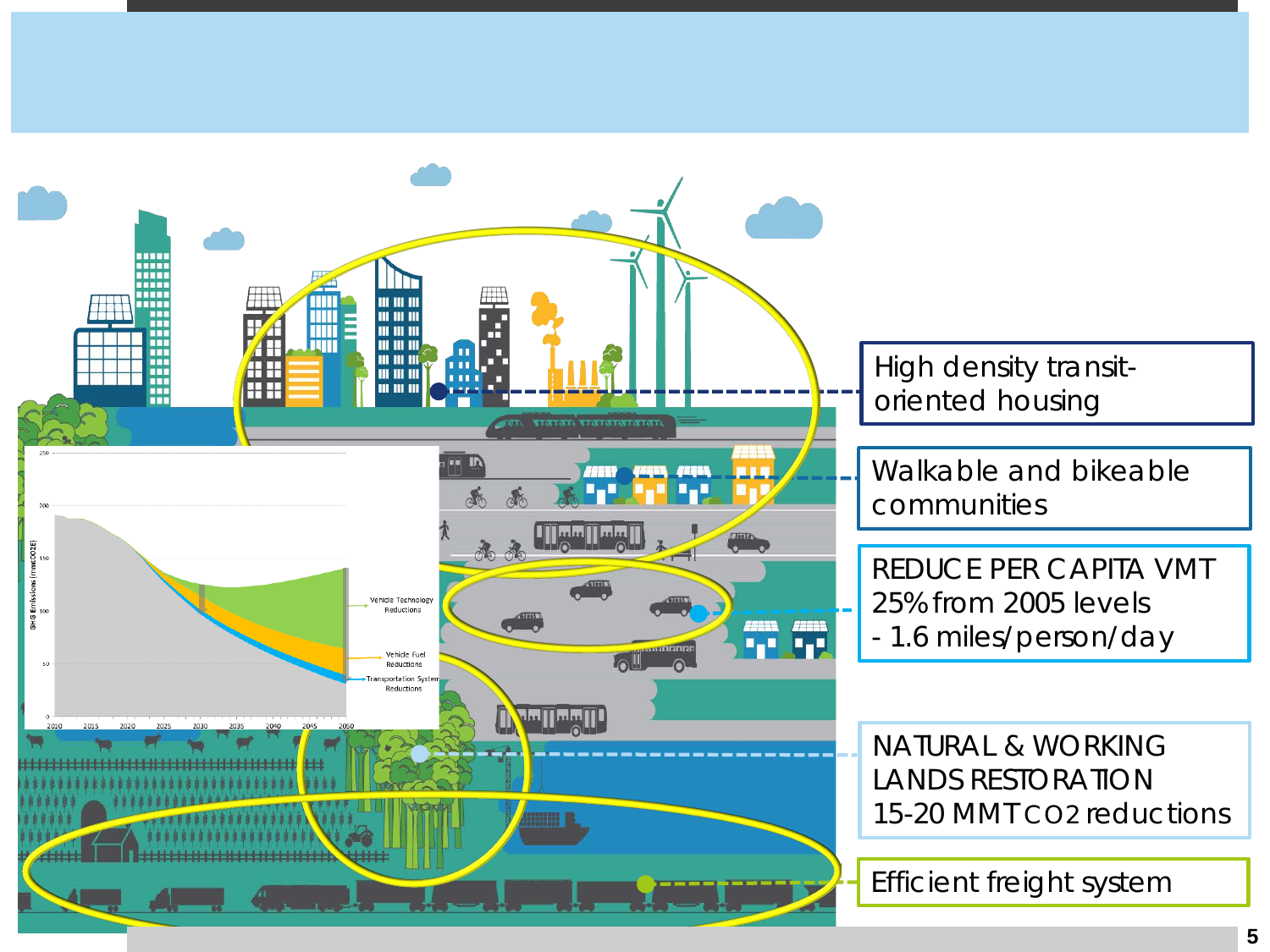

## **Reducing VMT is necessary, and solves problems electric vehicles and clean fuels cannot**